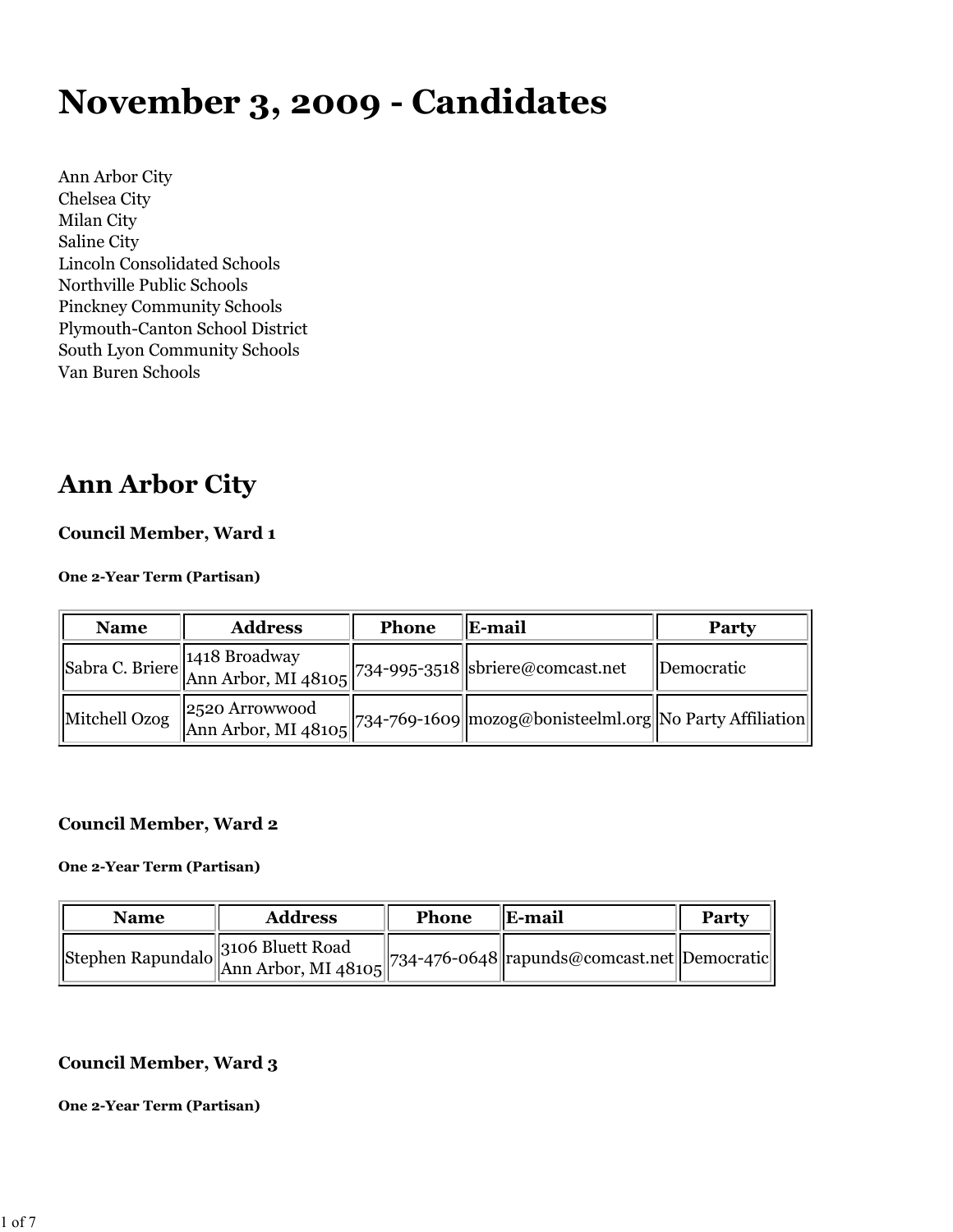| <b>Name</b> | <b>Address</b> | Phone | $\ E\text{-mail}\ $                                                                                                                                                                  | <b>Party</b> |
|-------------|----------------|-------|--------------------------------------------------------------------------------------------------------------------------------------------------------------------------------------|--------------|
|             |                |       | Stephen Kunselman 2885 Butternut St. $\begin{bmatrix} 2885 & \text{Butternut St.} \\ \text{Ann Arbor, MI } 48108 & 734-975-4604 \end{bmatrix}$ stephenkunselman@yahoo.com Democratic |              |

### **Council Member, Ward 4**

#### **One 2-Year Term (Partisan)**

| <b>Name</b>    | <b>Address</b>                                              | <b>Phone</b> | E-mail                                                                                                                              | Party      |
|----------------|-------------------------------------------------------------|--------------|-------------------------------------------------------------------------------------------------------------------------------------|------------|
|                |                                                             |              | Hatim A. Elhady 824 Brown, Apt. Y<br>Hatim A. Elhady Ann Arbor, MI 48104 734-274-5833 elhady4council@gmail.com No Party Affiliation |            |
| Marcia Higgins | 1512 Marian Ave.<br>MARIAN Arbor, MI 48103 734-662-0487 N/A |              |                                                                                                                                     | Democratic |

### **Council Member, Ward 5**

#### **One 2-Year Term (Partisan)**

| <b>Name</b> | <b>Address</b>                                                       | <b>Phone</b> | $\ $ E-mail $\ $ | Party                     |
|-------------|----------------------------------------------------------------------|--------------|------------------|---------------------------|
|             | Mike Anglin 349 S. First St.<br>Ann Arbor, MI 48103 734-741-9786 N/A |              |                  | <i><b>IDemocratic</b></i> |

# **Chelsea City**

### **Mayor**

#### **One 4-Year Term (Non-Partisan)**

| <b>Name</b> | <b>Address</b> | Phone | E-mail                                                                               |
|-------------|----------------|-------|--------------------------------------------------------------------------------------|
|             |                |       | <sup>1</sup> Iason F. Lindauer 415 Washington St. 734-475-9410 jason-lindauer@ml.com |

### **Council Member**

#### **Three 4-Year Terms (Non-Partisan, At-Large)**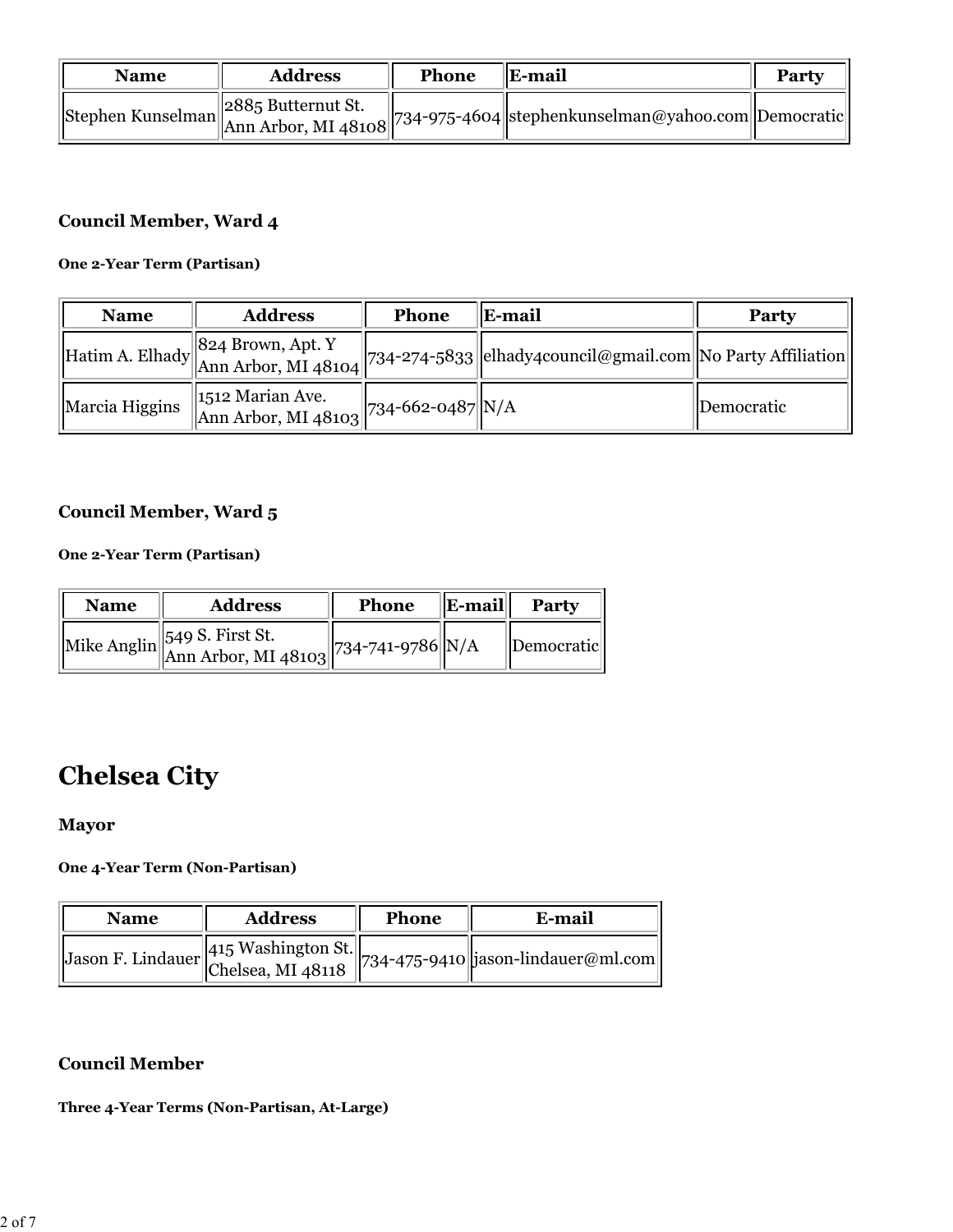| <b>Name</b>         | <b>Address</b>                          | <b>Phone</b>     | E-mail                               |
|---------------------|-----------------------------------------|------------------|--------------------------------------|
| Cheri Albertson     | 1472 Auston Lane<br>Chelsea, MI 48118   | N/A              | N/A                                  |
| Ann E. Feeney       | 666 Washington St.<br>Chelsea, MI 48118 |                  | $734 - 475 - 1493$ annfeeney@aol.com |
| <b>Frank Hammer</b> | 521 East St.<br>Chelsea, MI 48118       | 734-475-1828 N/A |                                      |
| Kent Martinez-Kratz | 698 Old Forge Ct.<br>Chelsea, MI 48118  |                  | 734-433-1583 kkratz@jpsmail.org      |
| Richard L. Steele   | 211 Lincoln St.<br>Chelsea, MI 48118    | 734-475-2167 N/A |                                      |

# **Milan City**

### **Mayor**

**One 2-Year Term (Non-Partisan)**

| <b>Name</b> | <b>Address</b> | <b>Phone</b> | E-mail                                                                  |
|-------------|----------------|--------------|-------------------------------------------------------------------------|
|             |                |              | <br> Kym Muckler  306 Hurd St.   <br> 734-439-8782  skymmie@hotmail.com |

### **Council Member**

#### **Three 4-Year Terms (Non-Partisan, At-Large)**

| <b>Name</b>       | <b>Address</b>                       | Phone        | E-mail                                              |
|-------------------|--------------------------------------|--------------|-----------------------------------------------------|
| Michael Armitage  | 354 Riverbend Dr.<br>Milan, MI 48160 | 734-474-1574 | $\parallel$ marmitag@hotmail.com                    |
| Douglas A. Gilson | 123 Platt Rd.<br>Milan, MI 48160     |              | 734-439-2694  dcemj@aol.com                         |
| Dominic N. Hamden | 601 York St.<br>Milan, MI 48160      |              | $\left 734-439-0654\right $ dominichamden@gmail.com |
| David Ludwig      | 278 O'Brian Dr.<br>Milan, MI 48160   |              | 734-439-8546 dludwig2@comcast.net                   |

### **Milan Public Library Trustee**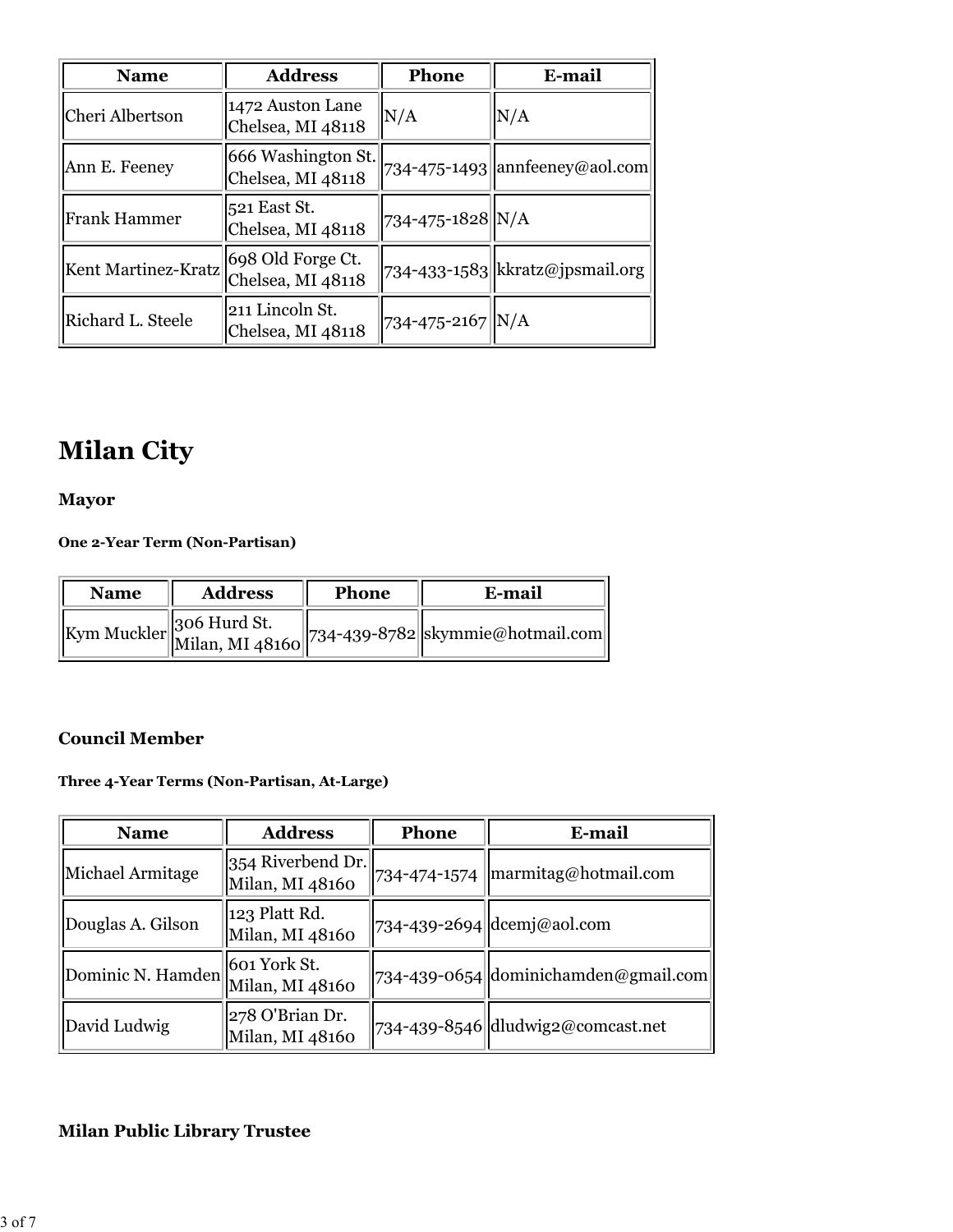| <b>Name</b>                        | <b>Address</b>                                                                    | <b>Phone</b> | E-mail                                                                                                         |
|------------------------------------|-----------------------------------------------------------------------------------|--------------|----------------------------------------------------------------------------------------------------------------|
| Valorie Gleason                    | $\left  \frac{\text{459 Argyle Present}}{\text{Milan, MI } \text{48160}} \right $ |              | $\left\langle \left\  734\text{-}439\text{-}1236 \right\  \right.$ valoriegleason@yahoo.com $\left\  \right\ $ |
| Darlene Middleton 905 Primrose Ln. |                                                                                   |              | 734-508-6115  milanzoo@comcast.net                                                                             |

#### **One Partial Term Ending 12/31/2011 (Non-Partisan)**

| <b>Name</b> | <b>Address</b> | <b>Phone</b> | E-mail                                                                    |
|-------------|----------------|--------------|---------------------------------------------------------------------------|
|             |                |              | Millard F. Phillips 130 E. Lewis Ave. 734-439-2990 mphillips130@yahoo.com |

# **Saline City**

### **Council Member**

**Three 2-Year Terms (Non-Partisan, At-Large)**

| <b>Name</b>      | <b>Address</b>                         | <b>Phone</b> | E-mail                                 |
|------------------|----------------------------------------|--------------|----------------------------------------|
| Pat Ivey         | 301 Nichols Dr.<br>Saline, MI 48176    |              | 734-944-1104 liveypatrick@aol.com      |
| <b>Glenn Law</b> | 521 Canterbury Dr.<br>Saline, MI 48176 |              | 734-944-8703 llawg@yahoo.com           |
| Alicia Ping      | 307 N. Harris<br>Saline, MI 48176      |              | 734-218-0335 aping 72@gmail.com        |
| Sal Randazzo     | 640 Hickory Ln.<br>Saline, MI 48176    |              | $734 - 429 - 2193$ salinesal@gmail.com |

# **Lincoln Consolidated Schools**

#### **Trustee**

L

**Two 4-Year Terms (Non-Partisan)**

| - -<br>. | <br><b>F</b> HOHE | $\sim$<br>man |
|----------|-------------------|---------------|
|          |                   |               |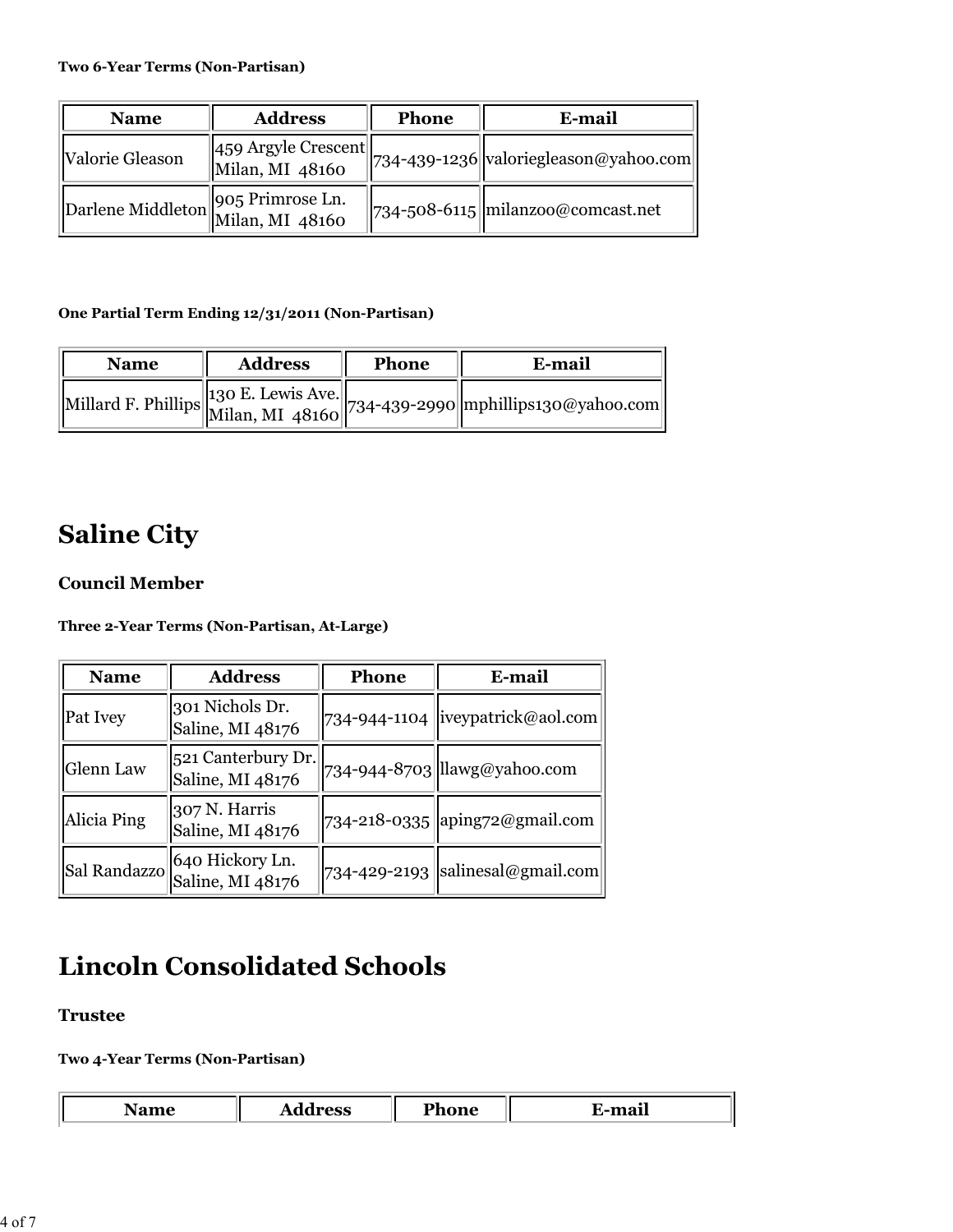| <b>Zack Conley II</b> | 10329 Liss Rd.<br>  Willis, MI 48191 | $  734-972-3372  $ whitenight5065@yahoo.com                                 |
|-----------------------|--------------------------------------|-----------------------------------------------------------------------------|
|                       |                                      | Jennifer A. Czachorski 7397 Hogan Dr. [734-485-5590] czachorski@comcast.net |
| Jennifer LaBombarbe   |                                      | 8125 Bemis Rd.<br>Ypsilanti, MI 48197 734-483-3975 ilabombarb@aol.com       |

#### **One Partial Term Ending 12/31/2012 (Non-Partisan)**

No Candidate Filed

# **Northville Public Schools**

**Trustee**

**One 4-Year Term**

| Vame                        |
|-----------------------------|
| <sub>oe</sub><br>$H^2$<br>م |

# **Plymouth-Canton School District**

**Trustee**

**Three 4-Year Terms (Non-Partisan)**

| <b>Name</b>             |  |
|-------------------------|--|
| Eric R. Bacyinski       |  |
| Adrienne M. Davis       |  |
| Judy Mardigian          |  |
| Larry A. Martin         |  |
| <b>Barry E. Simescu</b> |  |
| Thomas J.P. Wysocki     |  |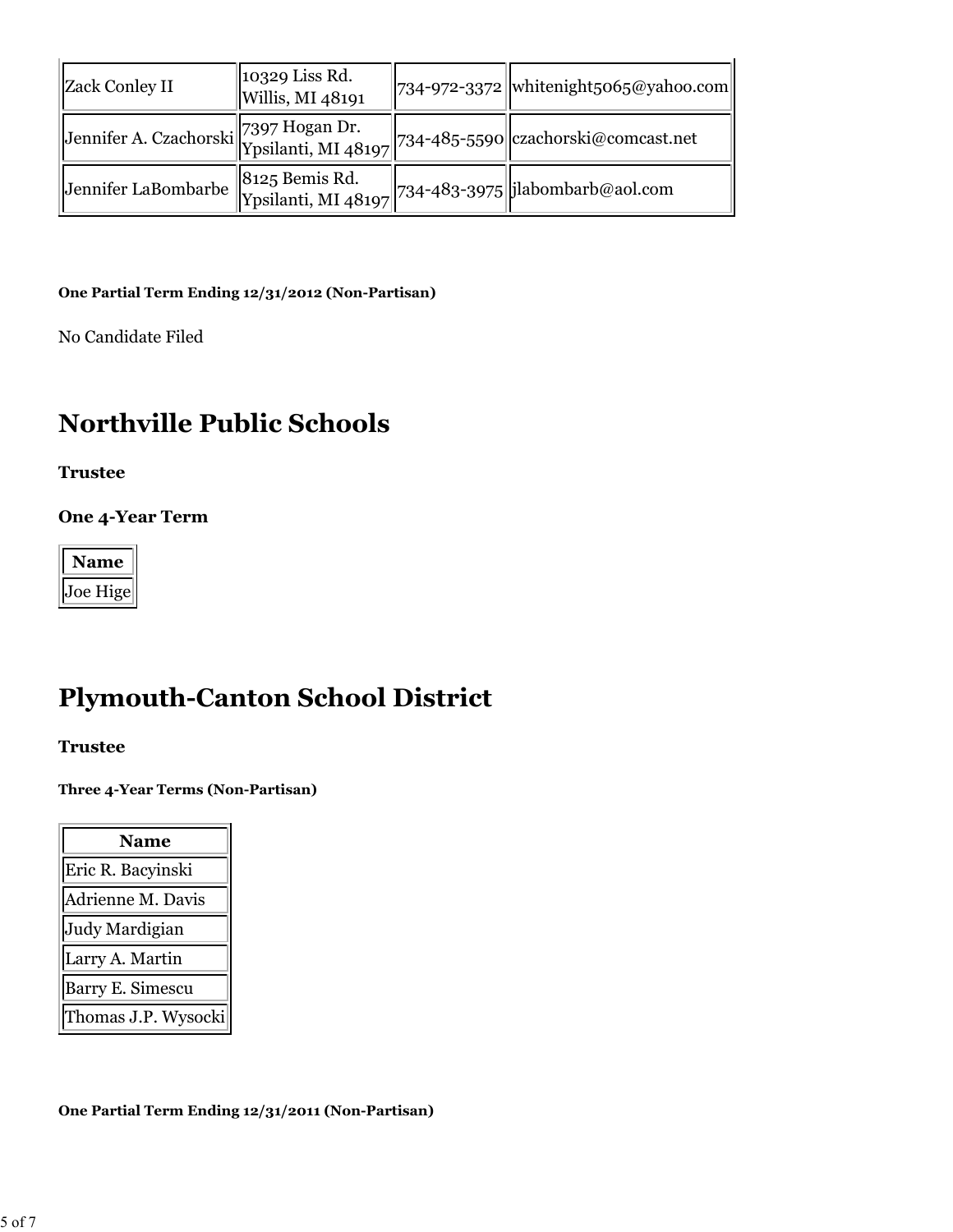| <b>Name</b>     |  |
|-----------------|--|
| John T. Jackson |  |

# **Pinckney Community Schools**

### **Trustee**

**Two 4-Year Terms**

| <b>Name</b>   | <b>Address</b>                        | <b>Phone</b> | E-mail                                                                           |
|---------------|---------------------------------------|--------------|----------------------------------------------------------------------------------|
|               | Margaret Eibler 5143 Burton Dr., #601 |              | 810-231-1309  heibler@umich.edu                                                  |
| George Rogers |                                       |              | 5252 Gallagher<br>Whitmore Lake, MI 48189 810-231-6378 georgearogersjr@yahoo.com |

# **South Lyon Community Schools**

### **Trustee**

#### **Two 6-Year Terms**

| <b>Name</b>           | <b>Address</b>                                | Phone                  | E-mail                                    |
|-----------------------|-----------------------------------------------|------------------------|-------------------------------------------|
| Steven Brummer        | 60561 Lillian<br>South Lyon, MI 48178         |                        | 734-637-2384  brumm85@gmail.com           |
| <b>Frank Domanico</b> | 6766 Sunset Dr.<br>South Lyon, MI 48178       | $248 - 446 - 1267$ N/A |                                           |
| Greg C. Downey        | 714 Kestrel Ridge Dr.<br>South Lyon, MI 48178 |                        | 248-486-6067 greg.downey@raymondjames.com |
| George R. Ehlert      | 28085 Marcellus<br>South Lyon, MI 48178       |                        | 248-437-0748 ehlerts@comcast.net          |
| <b>Carl Towne</b>     | 59291 Annah Dr.<br>New Hudson, MI 48165       |                        | 248-446-3339 carltowne@sbcglobal.net      |

# **Van Buren Schools**